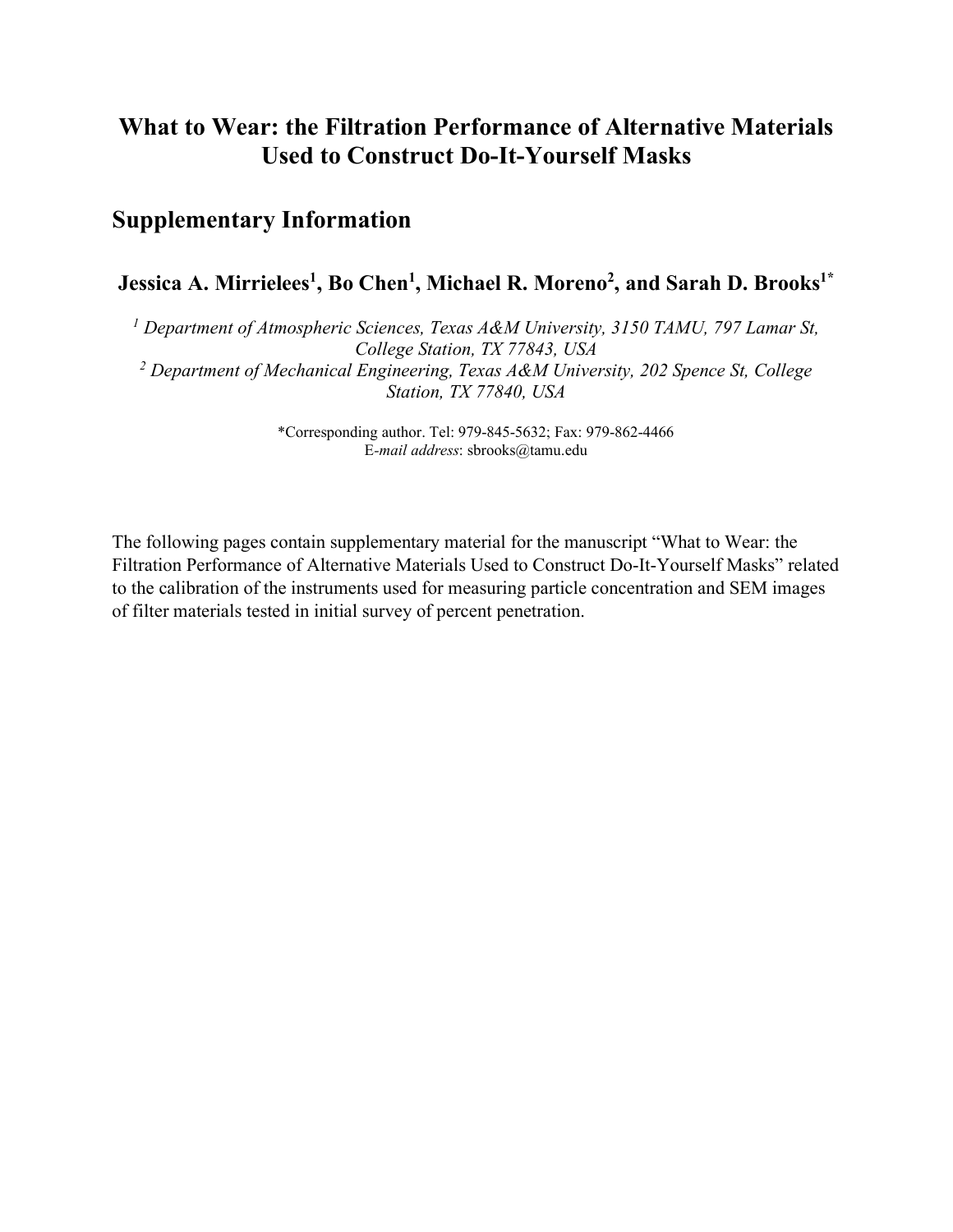

Fig. S1 Calibration data for the CPCs conducted at 4.3 cm s<sup>-1</sup>. The concentration of particles measured by the TSI water-based CPC ( $N_{P1, blank}$ ) and the GRIMM butanol CPC ( $N_{P2, blank}$ ) was determined in triplicate for each particle diameter, and then averaged.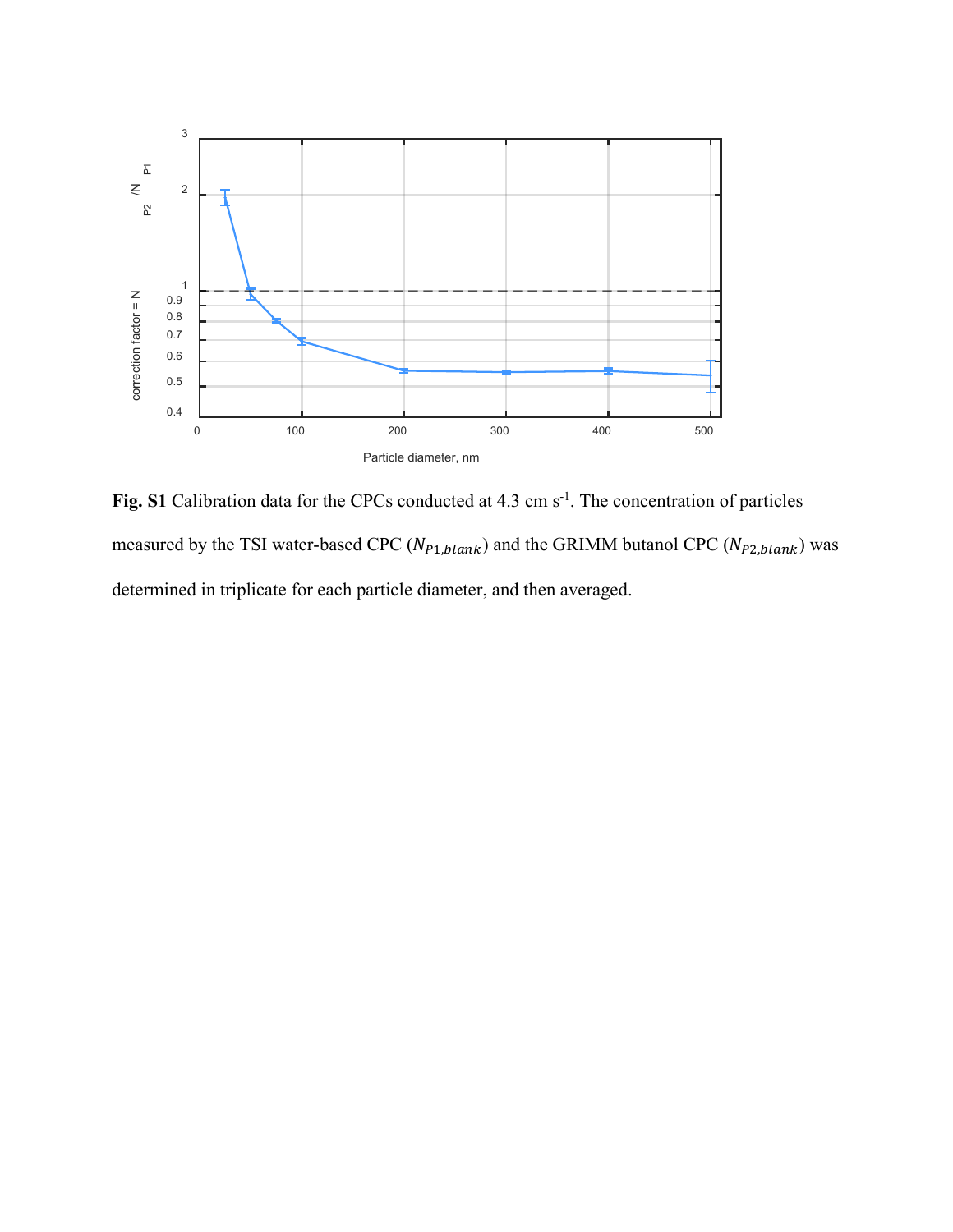

**Fig. S2** SEM images of filter materials tested in initial survey of percent penetration are shown in Figures S1 and S2 (Images included in the main text are not reproduced here). Magnification for each image is approximately  $50 \pm 5x$ . For materials composed of multiple layers, an image of each layer is included.